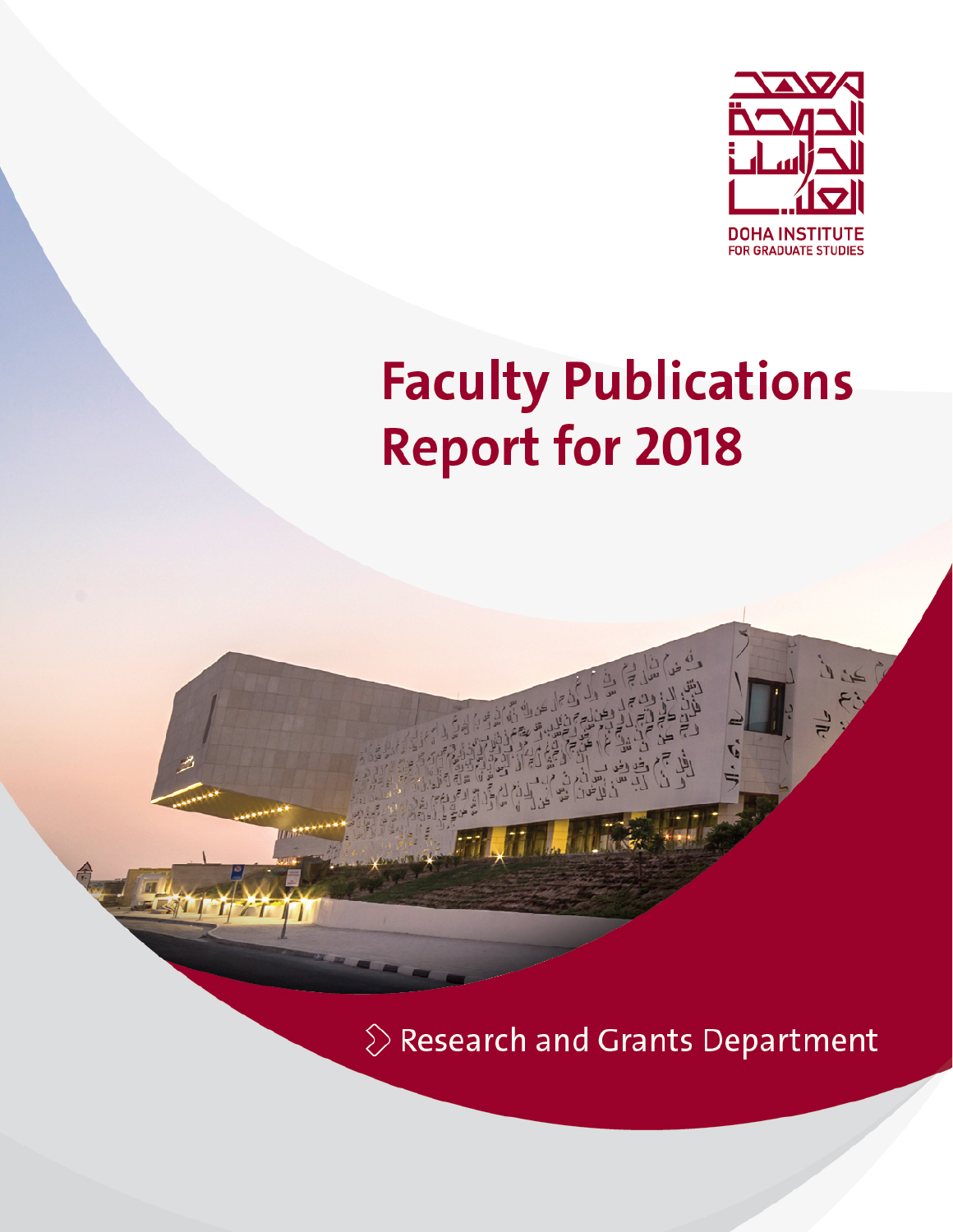The Research & Grants department at the Doha Institute for Graduate Studies (DI) presents to you the work published by its faculty members for the year 2018.

The report includes a list of books and academic journal articles, published during the period from January to December 2018.

The faculty member names are in bold.

For more information please visit the Publications page on the [DI website.](https://www.dohainstitute.edu.qa/EN/Research/FR/Pages/Publications.aspx)

Research & Grants Department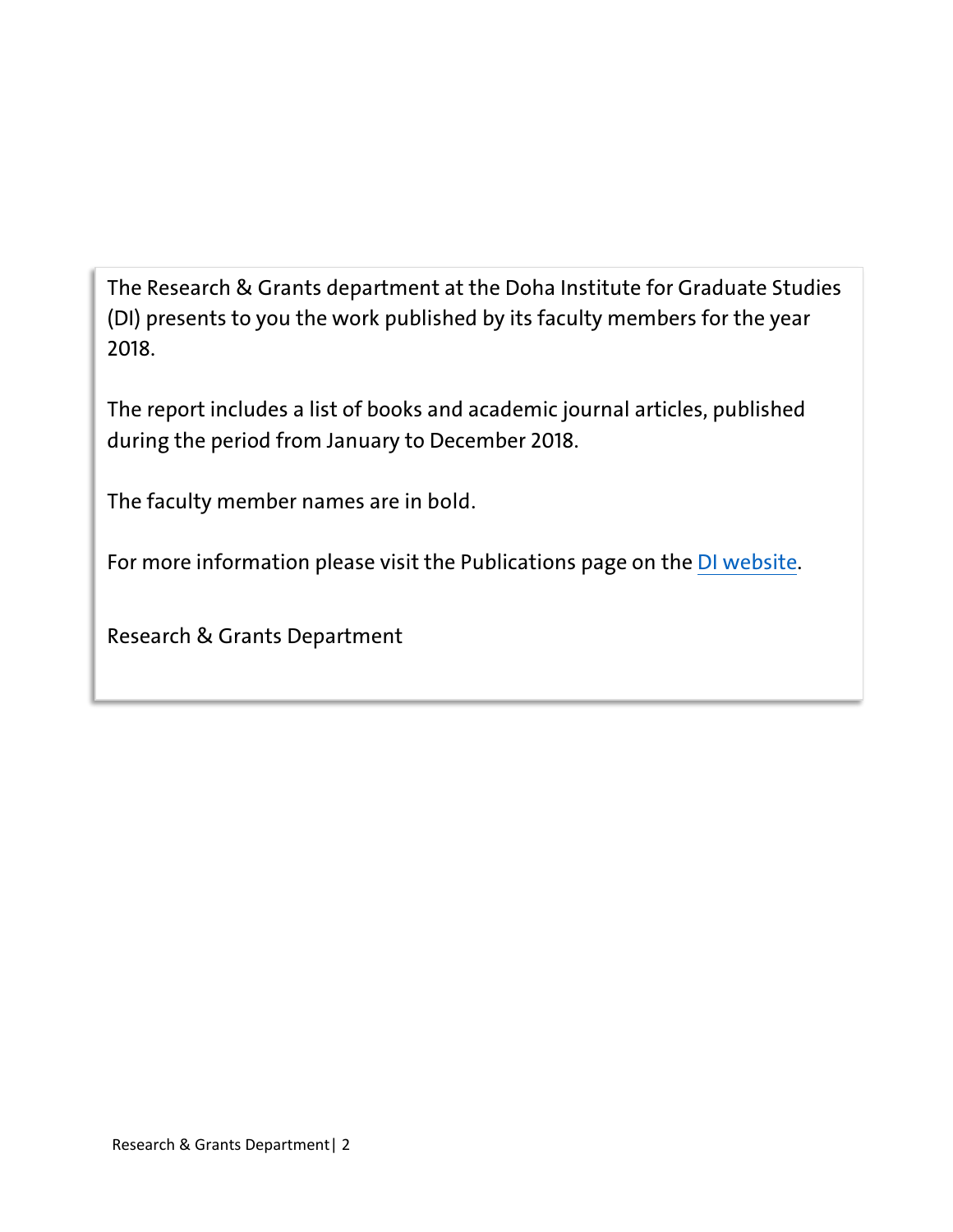## **Statistics for 2018**







Percentage of Publications per Language Percentage of Publications per Type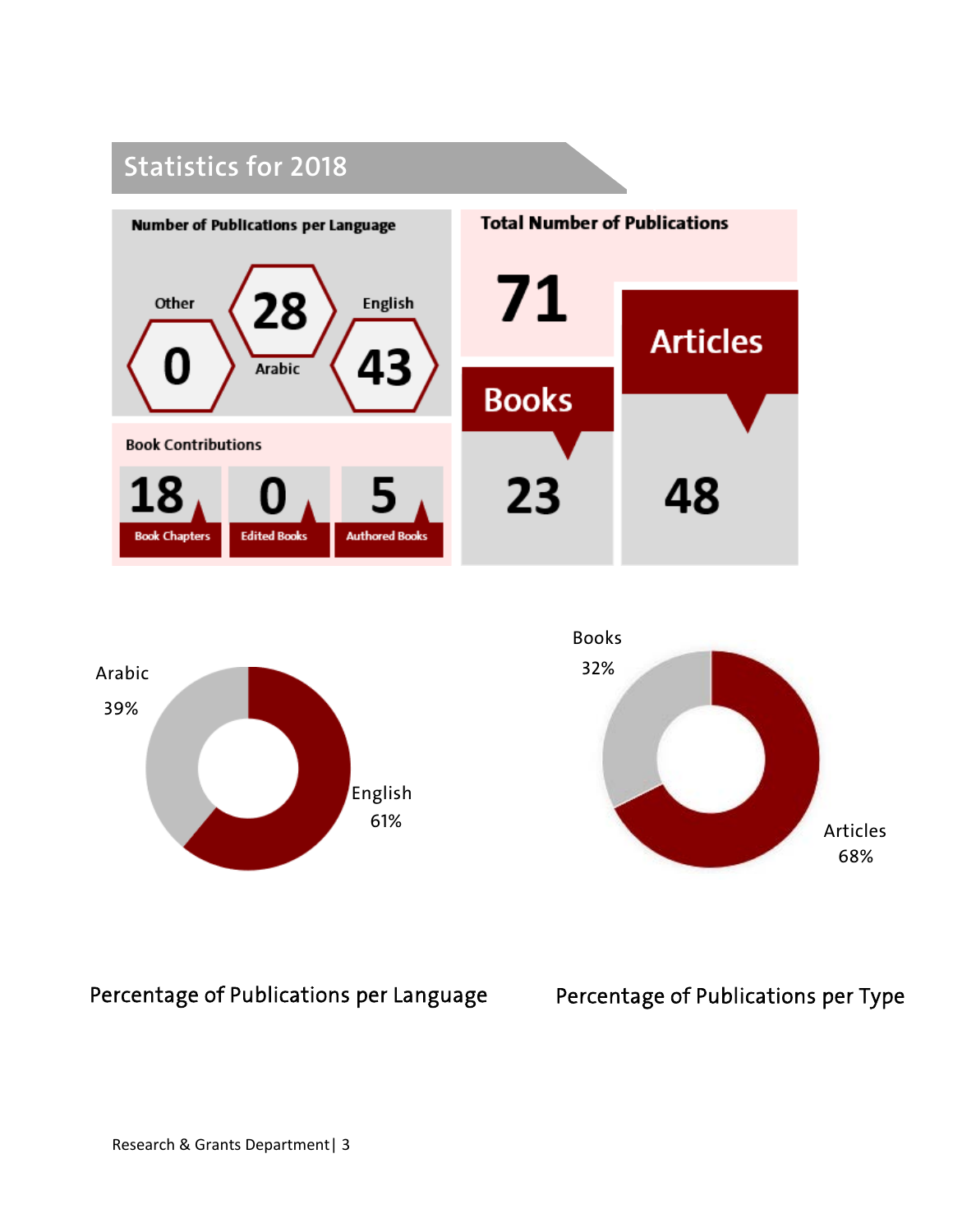## **Selected Publications**







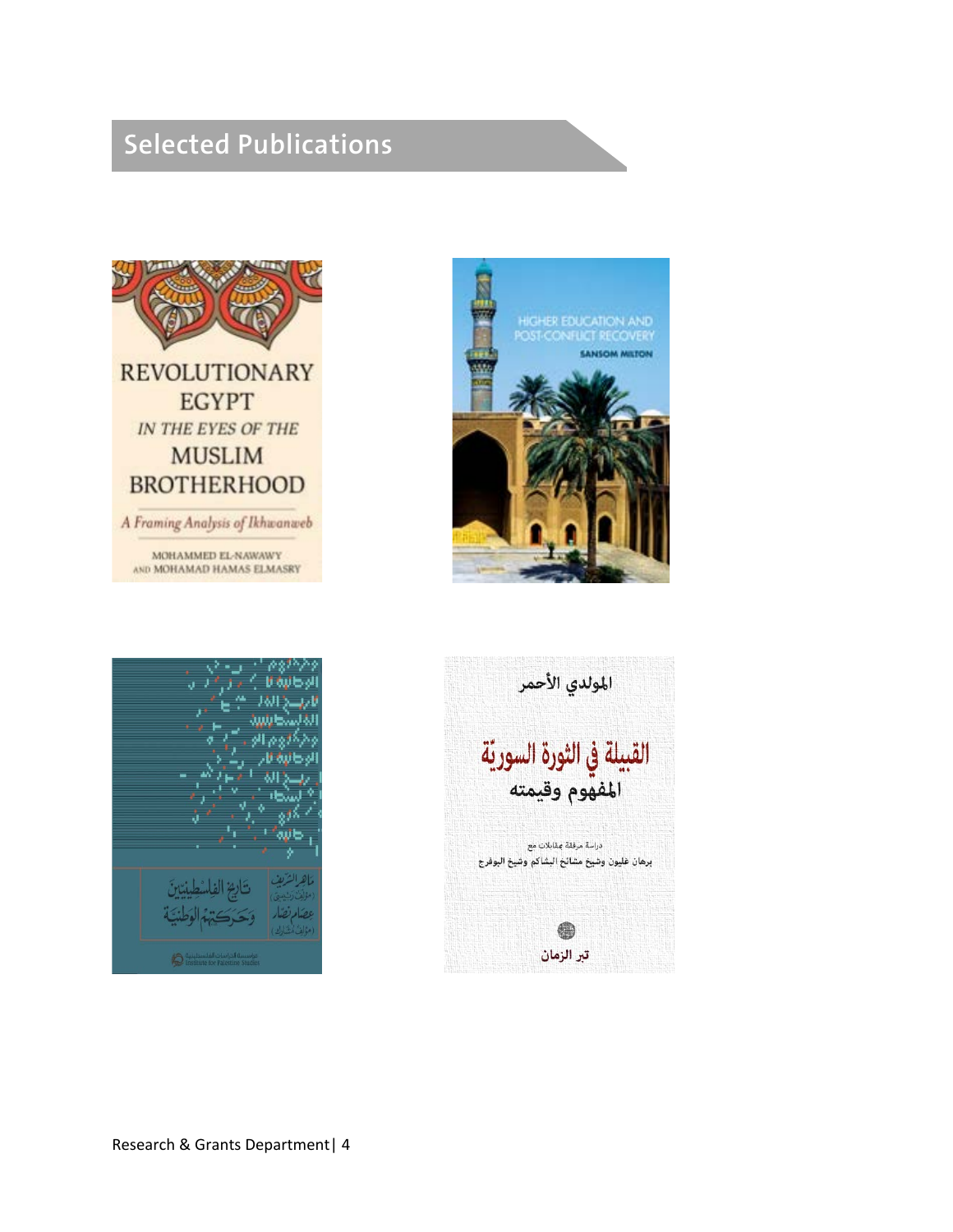#### **Books**

El-Nawawy, M., & Elmasry, M. H. (2018). Revolutionary Egypt in the Eyes of the Muslim Brotherhood. Lanham: Rowman & Littlefield.

Milton, S. (2018). Higher Education and Post-Conflict Recovery. Switzerland: Palgrave Macmillan.

الأحمر، مولدي. (2018). *القبيلة فمي الثورة السوريّة: المفهوم وقيمته*. تونس: تبر الزمان.

*بنحادة، عبد الرحيم .(2018) .*بحوث ودراسات في التاريخ العثماني *.الرباط: دار أبي رقراق* للطباعة والنشر.

الشريف، ماهر، ونصار، عصاه. (2018). *تاريخ الفلسطينيين وحركتهم الوطنية*. مؤسسة الدراسات الفلسطينية.

#### **Book Chapters**

Abdelhay, A., & Makoni. S. (2018). 'Arabic is under threat': Language anxiety as a discourse on identity and conflict. In Y. Mendel & A. AlNajjar (Eds.), Language, Politics and Society in the Middle East Essays in Honour of Yasir Suleiman (pp. 90-110). Edinburgh: Edinburgh University Press.

Abdelhay, A. Makoni, B., & Makoni, S. (2018). When God is a linguist: Missionary orthographies as a site of social differentiation and the technology of location. In C. Weth., & K. Juffermans (Eds.). The tyranny of writing: Ideologies of the written word (pp. 97-112). London: Bloomsbury.

Al-Anani, K. (2018). Egypt's Muslim Brotherhood: From Opposition to Power and Back Again, A Study in the Dynamics of their Rise and Fall. In M. Abu Rumman (Ed.), The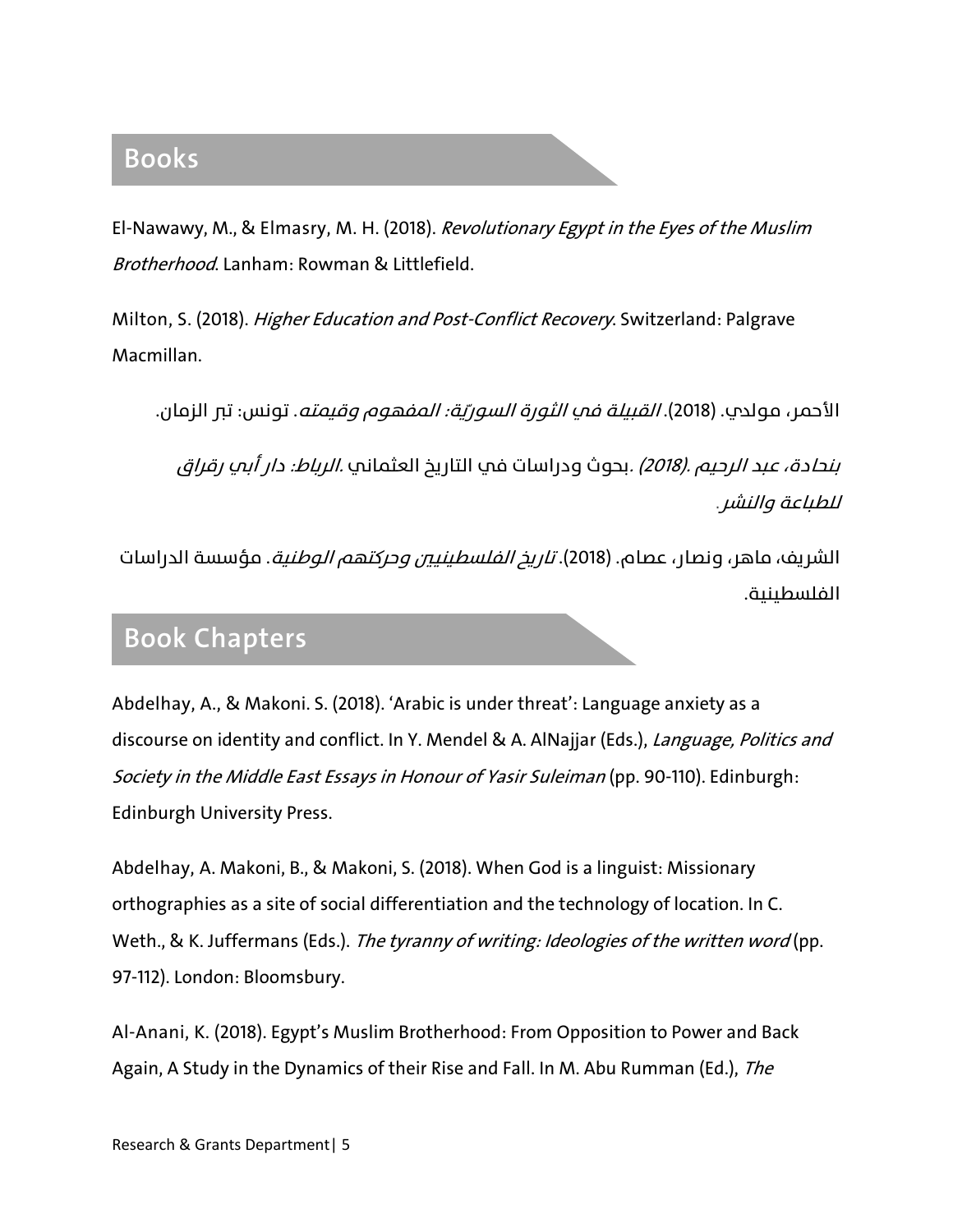Prospects of Political Islam in a Troubled Region Islamists and Post-Arab Spring Challenges (pp.75-89). Amman: Friedrich-Ebert-Stiftung.

Al-Anani, K. (2018). "Posts": The Muslim Brotherhood as a Model. In M. Abu-Rumman (Ed.), Post-Islamism: A New Phase or Ideological Delusions?. Amman: Friedrich-Ebert-Stiftung Jordan & Iraq.

Al Muftah, H. (2018). Human Development in Qatar. In A. Farazmand (Ed.), *Global* Encyclopedia of Public Administration, Public Policy, and Governance. Cham: Springer.

Ashour, O. (2018). Civil-Military Relations and the Arab-Majority Uprisings: Continuity and Change. In S. Lacroix & J. Filiu (Eds.), Revisiting the Arab Uprisings: The Politics of a Revolutionary Moment (Comparative Politics and International Studies). London: Hurst/Oxford University Press.

Bahloul, R. (2018). Justice and Mercy: Two Islamic Views on the Nature and Possibility of Divine Forgiveness. In G.L. Bock (Ed.), The Philosophy of Forgiveness. Verton Press.

Henia, A. (2018). Genèse du statut de l'individucitoyenenTunisie. Etapes et mécanismes de l'assignation du statut de sujet au statut de citoyen. OuvrageCollectif. Tunisie, Consolider la Démocratie: Un Etatstratège et un modèle de développementpartenarial et tripolaire (pp. 95-97). Tunis: Association Club Mohamed Ali de la Culture Ouvrière.

Kamal, S., & Daoud, Y. (2018). Explaining the Gender Gap in Entrepreneurial Propensity. In N. Faghih & M.R Zali (Eds.), Entrepreneurship Ecosystem in the Middle East and North Africa (MENA) (pp. 327-350). Cham: Springer.

Kassab, E. (2018). Summoning the Spirit of Enlightenment: On the Nahda Revival in Qadayawa-shahadat. In J. Hanssen & M. Weiss (Eds.), Arabic Thought against the Authoritarian Age: Towards an Intellectual History of the Present (pp. 311-335). Cambridge: Cambridge University Press.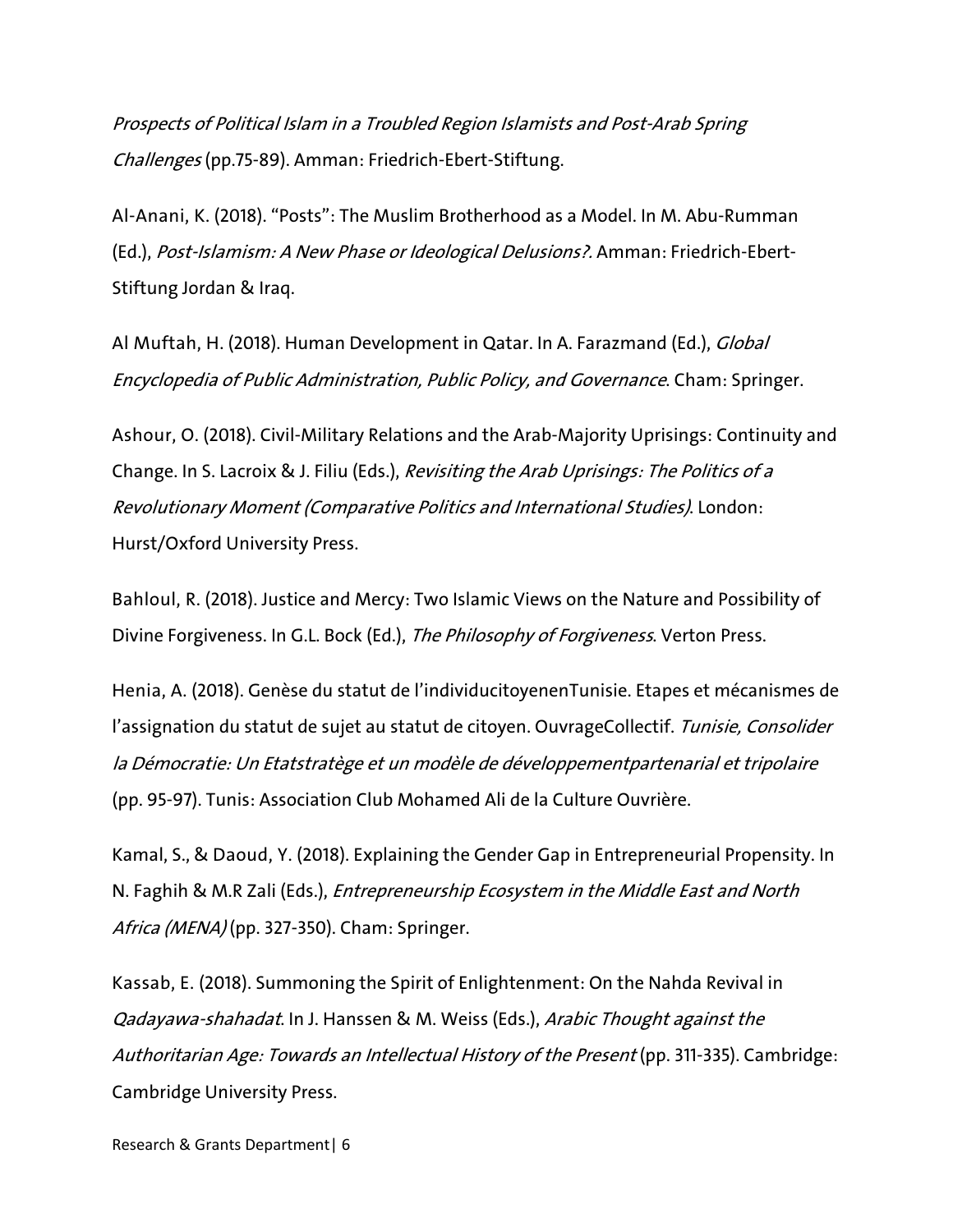الأحمر، مولدي. (2018). الانتقال الآخر في الثورة التونسية: النفوذ الاجتماعي والموارد والاعتبارات والقيم. في باروت، جمال. (محرر). *الثورات العربية: عسر التحول الديمقراطي* و*مآلاته،* ط1. (ص ص 185-199). بيروت: المركز العربي للأبحاث ودراسة السياسات.

الأفندي، عبد الوهاب. (2018). ثمن الحرية: اقتصاديات الحرية والتحرّر في صراعات الحداثة العربية، *الحرية في الفكر العربي المعاص*ر (ص ص 279-304). بيروت: المركز العربي للأبحاث ودراسة السياسات.

الأفندي، عبد الوهاب. (2018). مقاومة الذات: تشخيص أولي لاضطراب المناعة المرتدة عربيًا. ا*لثورات العربية: عسر التحول الديمقراطي ومآلاته* (ص ص 55-90). بيروت: المركز العربي للأبحاث ودراسة السياسات.

بنحادة، عبد الرحيم. (2018). اوروبا بعيون عثمانية: تقارير عثمانية عن اوروبا في ثلاثينيات القرن التاسع عشر. في عبد الرحمان المودن وأحمد بوحسن ولطفي بوشنتوف (محررون). تقاطعات: التاريخ والأنثربولوجيا والدراسات الأدبية، أعمال مهداة إلى عبد الأحد السبتي. (ص ص 101-130). الر�اط: دار أبي رقراق للطباعة والنشر.

بهلول، رجا .(2018) .قراءة جديدة في الخلاف بين المعتزلة والأشاعرة. في عزمي بشارة (محرر)، *سؤال الأخلاق في الحضارة العربية الإسلامية*، (ص ص 297-346). المركز العربي للأبحاث ودراسة السياسات.

التميمي، نواف .(2018) .دور قوة قطر الناعمة في كسب القلوب وإفشال الحصار .صمود قطر: *نموذج في مقاومة الحصار وقوة الدول الصغرة* .الدوحة: مركز الجزيرة للدراسات، الدار العربية للعلوم ناشرون.

العناني، خليل. (2018). الحركات الإسلامية في مرحلة ما بعد الانتفاضات العر�تية: محددات الفشل والنجاح - دراسة مقارنة بين حالتي مصر وتونس. في باروت، جمال. (محرر) *الثورات العربية: عسر* ا*لتحول الديمقراطي ومآلاته،* ط 1. (ص ص 707-734). بيروت: المركز العربي للأبحاث ودراسة السياسات.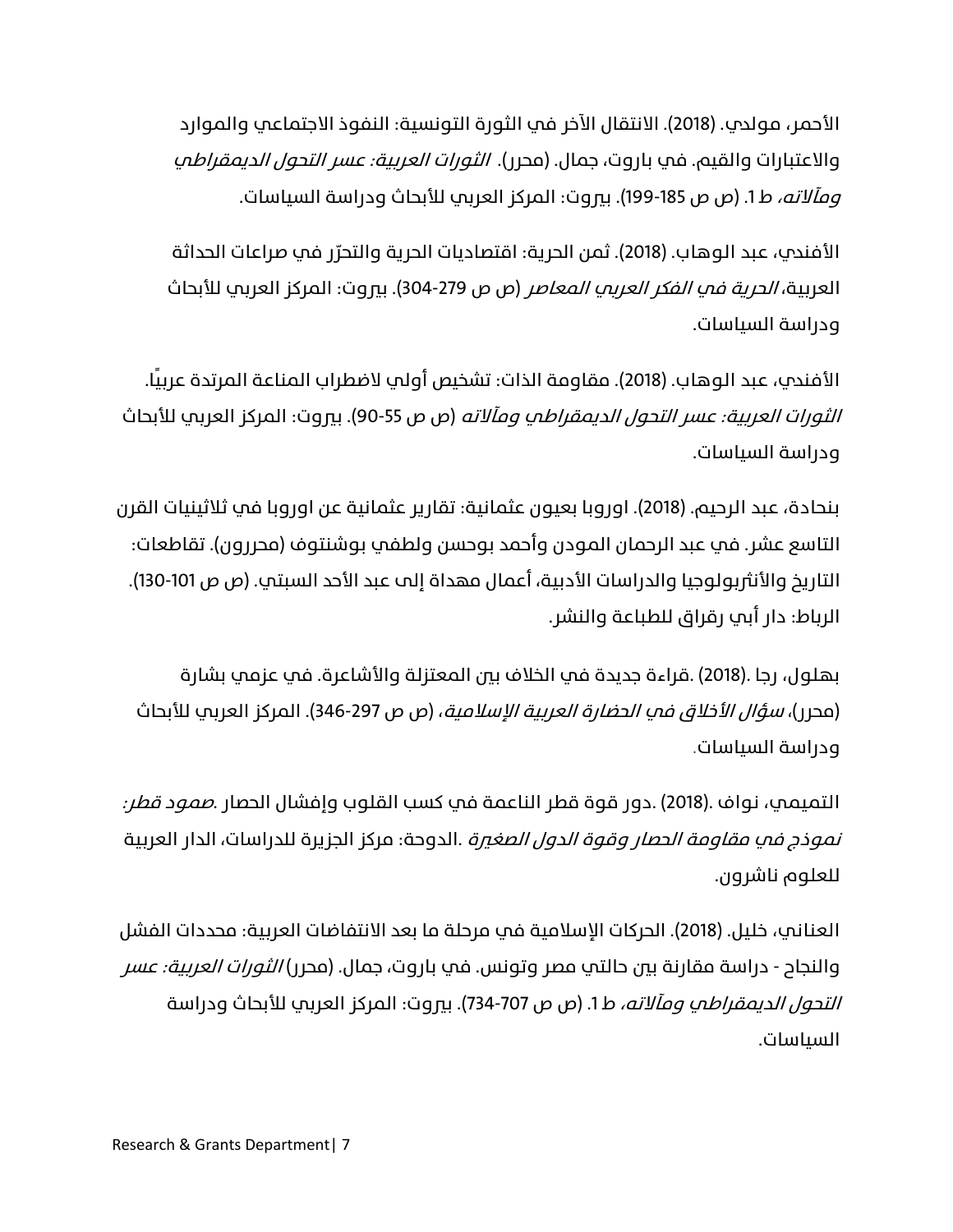هنية، عبد الحميد. (2018). عندما يخترق المؤرخ عبد الأحد السبتي الحدود. في عبد الرحمان المودن وأحمد بوحسن ولطفي بوشنتوف (محررون)، *تقاطعات: التاريخ والأنثريولوجيا* والدراسات الأدبية، أعمال مهداة إلى عبد الأحد السبتي. (ص ص 383-373). الر�اط: دار أبي رقراق للطباعة والنشر.

### **Academic Journal Articles**

Abu‐Ras, W., & Mohamed, R.A. (2018). Child poverty and youth unemployment in Palestine. Poverty & Public Policy, 10(3), 354-370.

Abu-Ras, W., Saleh, M., & Birani, A. (2018). Challenges and Determination: The Case of Palestinian Parents of Children With Disabilities. Journal of Family Issues, 1-24.

Abu-Ras, W., Suarez, Z., & Abu-Bader, S. (2018). Muslim Americans safety and well-being in the wake of Trump: a public health and social justice crisis. American Journal of Orthopsychiatry, 503-515.

Al-Anani, K. (2018). The Muslim Brotherhood's Conception of Citizenship Rights in Egypt. Contemporary Arab Affairs, <sup>11</sup>(3), 25-46.

Ashour, O. (2018). The Rise of Non-State Actors. Strategic Vision for Taiwan Security, (4), 28-36.

Babar, Z., Ewers, M., & Khattab, N. (2018). Im/mobile highly skilled migrants in Qatar. Journal of Ethnic and Migration Studies.

Bahlul, R. (2018). Religion, Democracy, and the dawla madaniyya of the Arab Spring. Islam and Christian-Muslim Relations, 29(3), 31-47.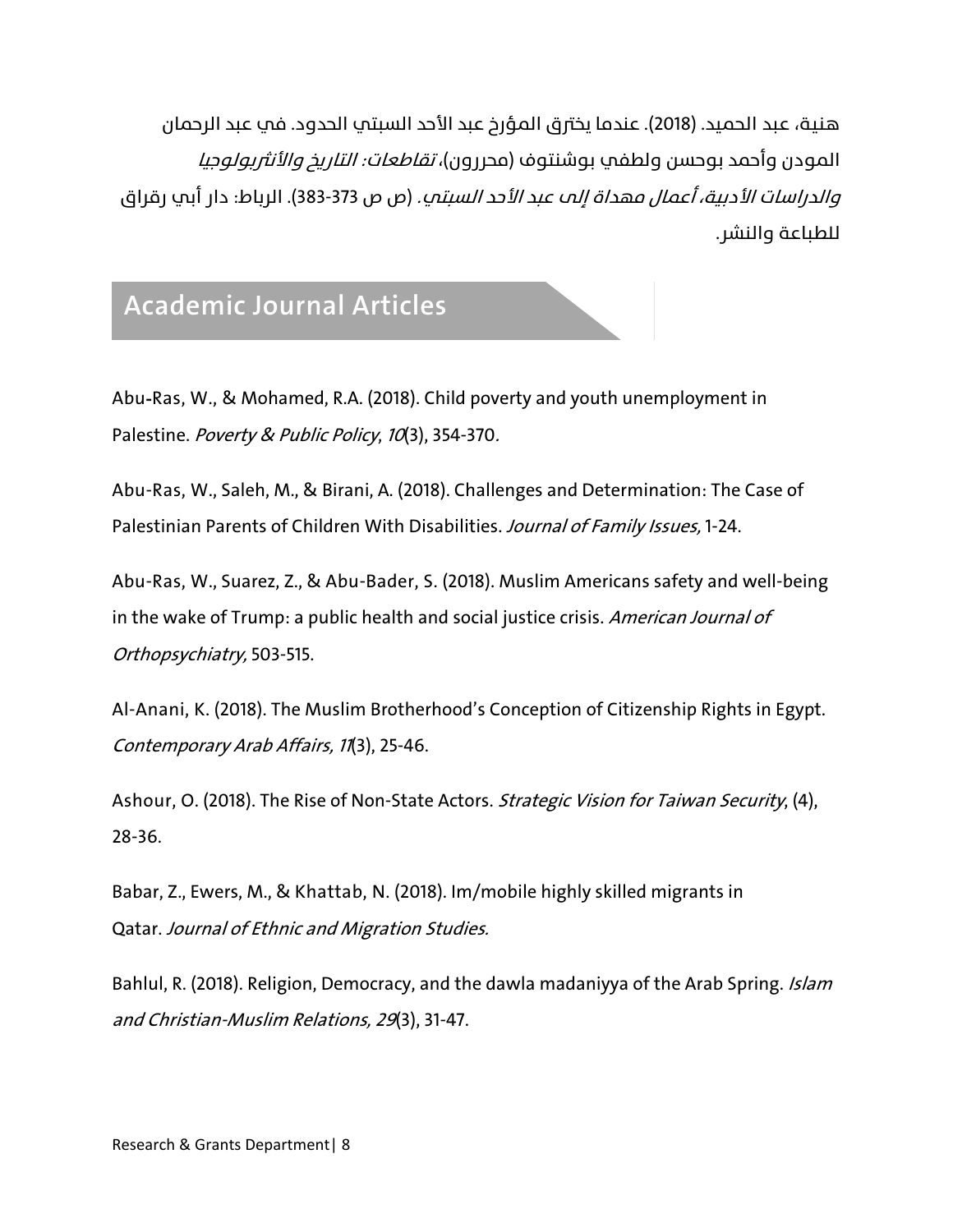Barakat, S., Milton, S., & Elkahlout, G. (2018). The Gaza Reconstruction Mechanism: Old Wine in New Bottlenecks. Journal of Intervention and State building, <sup>12</sup>(2), 208-227.

Ben-Ahmed, K., & Mansouri, F. (2018). Unequal geographic distribution of industrial firms in the Tunisia Central: A comparison of two adaptive models. International Journal of Statistics and Economics, 19(2).

Ben Labidi, I. (2018). On naming Arab revolutions and oppositional media narratives. International Journal of Cultural Studies, 1-15.

Bethune, R., Absher, N., Obiagwu, M., Qarmout, T., Steeves, M., Yaghoubi, M., Tikoo, R., Szafron, M., Dell, C., & Farag, M. (2018). Social determinants of self-reported health for Canada's indigenous peoples: a public health approach. Public Health.

Dabbagh, H. (2018). Feeling Good: Integrating the Psychology and Epistemology of Moral Intuition and Emotion. Journal of Cognition and Neuroethics, 5(3), 1–30.

Dabbagh, H. (2018). Intuiting Intuition: The Seeming Account of Moral Intuition. Croatian Journal of Philosophy, 18(52), 117-132.

Dabbagh, H. (2018). Investigating Shame: A comparison between the Freudian psychoanalysis and cognitive approach in psychology and a theological-moral view about shame. Journal of Philosophical Meditations, 8(20),109-143.

Dabbagh, H. (2018). The Concept of Radif and Three Important Paradigms of Persian Music Philosophy. SOCRATES, 5(3 and 4), 19-28.

Dabbagh. H. (2018). The Problem of Explanation and Reason-Giving Account of pro tanto Duties in the Rossian Ethical Framework. Public Reason: Journal of Political and Moral Philosophy, 10(1), 69-80.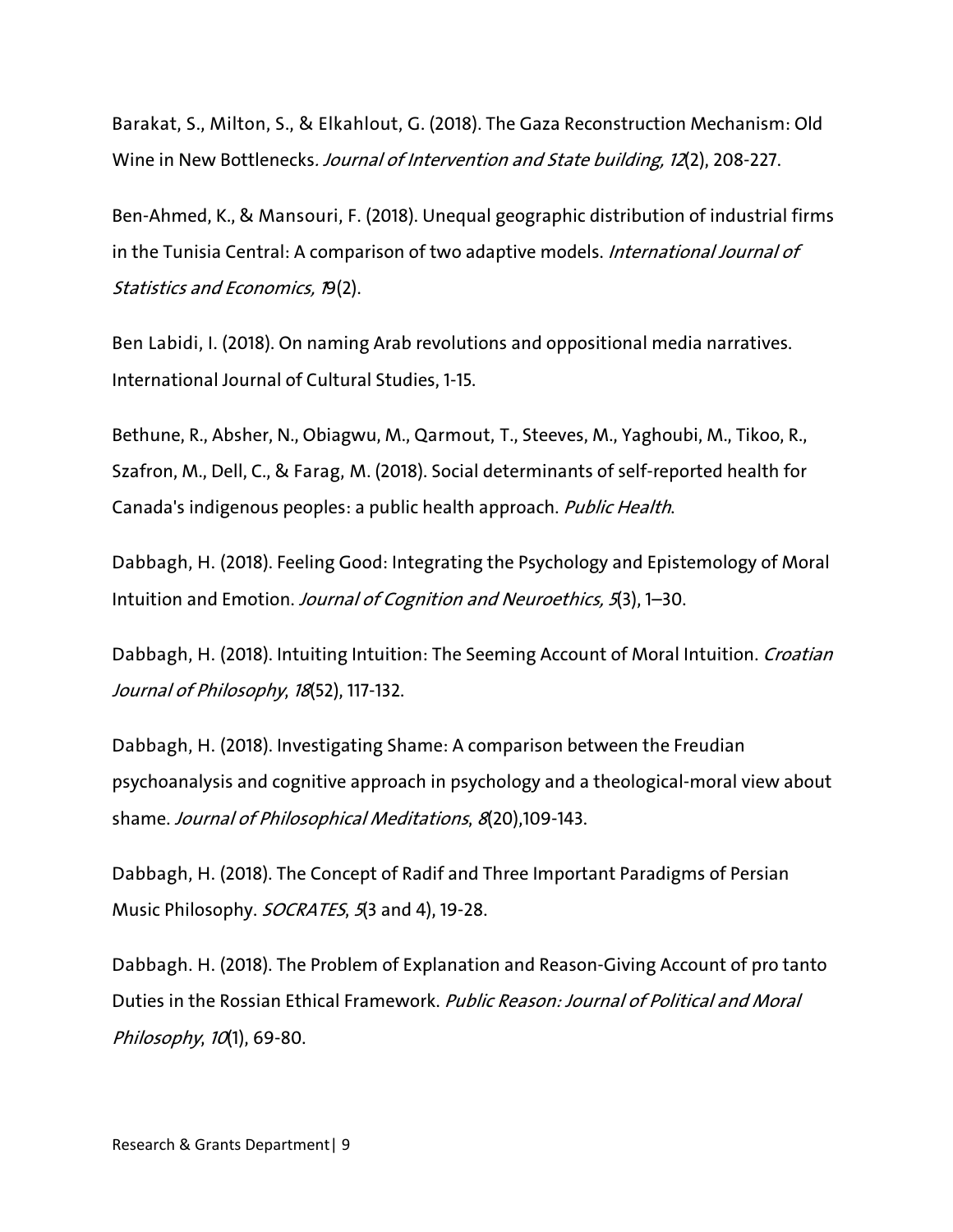Dabbagh, H. (2018). The Seeming Account of Self-Evidence: An Alternative to Audian Account. Logos and Episteme: An International Journal of Epistemology, <sup>9</sup>(3), 261-284.

Dabbagh, H. & Dabbagh, S. (2018). Iranian Muslim Reformists and Contemporary Ethics; Revival of 'Utilitarianism'. Insan and Toplum: The Journal of Humanity and Society, 8(2), 19-32.

Dana, T. (2018). Palestine Beyond Slogans. NACLA Report on the Americas, 50(1), 40-48.

Elkahlout, G. (2018). Reviewing the Interactions between Conflict and Demographic Trends in the Occupied Palestinian Territories: The Case of The Gaza Strip. Journal of Sustainable Development, 11(3), 212-222.

El-Nawawy, M., & Elmasry, M. H. (2018). "Is America 'Post-Racist'?: How AC360 and The O'Reilly Factor Discursively Constructed the Charleston Church Shooting." Journalism Studies, <sup>19</sup>(7), 942-959.

Elsabbagh, L., Al-Atwi, T., Aldossary, D., Alshami, A. M., Hill, J. C., Abu-Ras, W., ... & Brooks, D. (2019). Cross-cultural adaptation and validation of the STarT Back Tool for Arabic speaking adults with low back pain in Saudi Arabia. Journal of Orthopaedic Science, 24(2), 200-206.

Fayed. A. A. (2018). Researching Corruption: Understanding its Key Concepts. Rule of Law and Anti-Corruption Journal, 1(2), 35-42.

Haddad Haj-Yahya, N., Khattab, N., & Schnell, I. (2018). The Male Agency of Arabs in Transition to Adulthood in Israel. Young.

Hassan, M. M., & Elmasry, M.H. (2018). Convergence Between Platforms in the Newsroom: An Applied Study of Al-Jazeera Mubasher. Journalism Practice.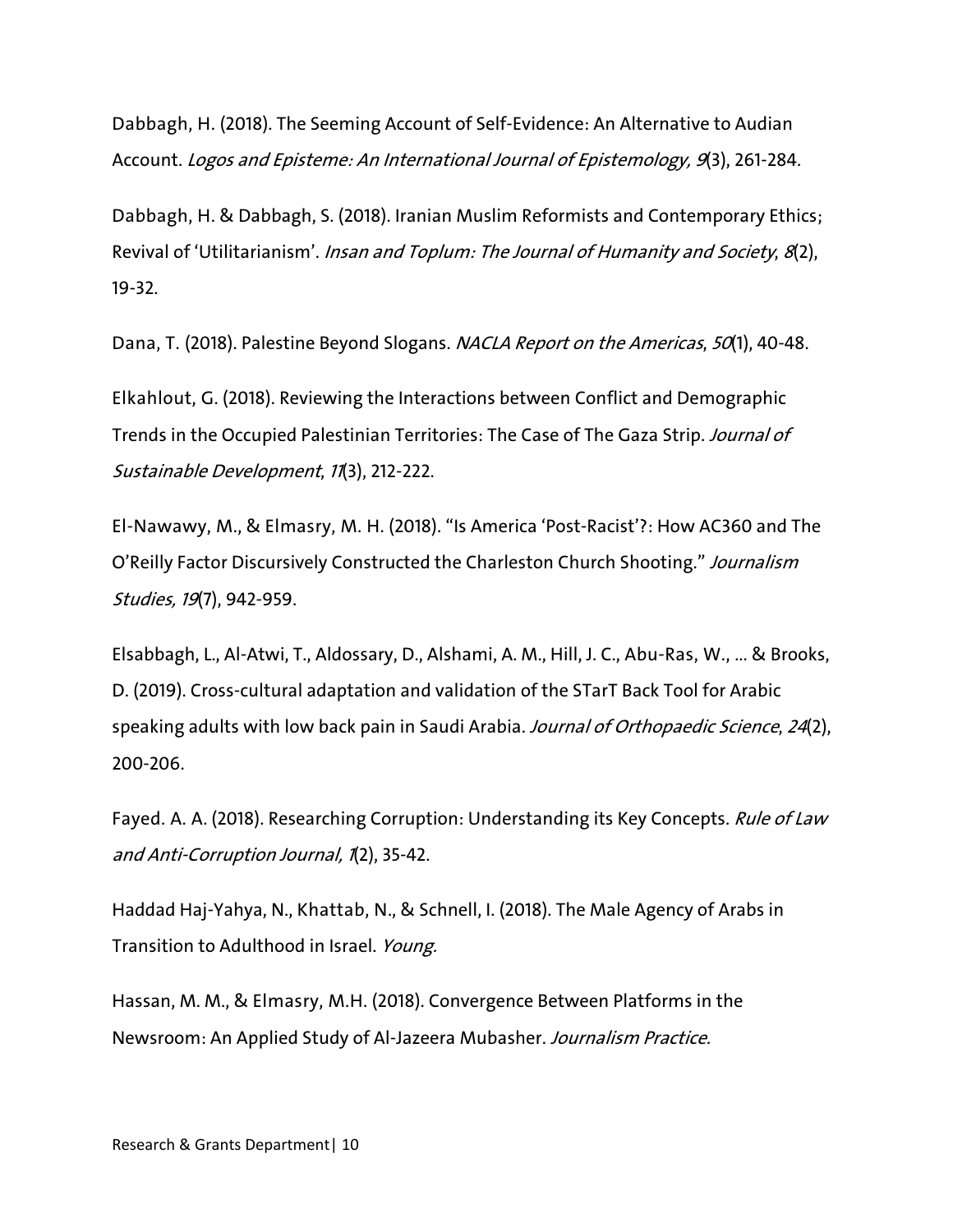Jouini, N., Lustiq, N., Moummi, A., & Shimeles, A. (2018). Fiscal Policy, Income Redistribution, and Poverty Reduction: Evidence from Tunisia. The Review of Income and Wealth, 225-248.

Khattab, N. (2018). Ethnicity and higher education: The role of aspirations, expectations and beliefs in overcoming disadvantage. *Ethnicities*, 18(4), 457-470.

Khattab, N. & Mahmud, H. (2018). Migration in a turbulent time: perspectives from the global South. Migration and Development, 8(1), 1-6.

Khattab, N., Miaari, S., Mohamed-Ali, M., & Abu-Rabia-Queder, S. (2018). Muslim women in the Canadian labor market: Between ethnic exclusion and religious discrimination. Research in Social Stratification and Mobility.

Lazarus, A., & Khattab, N. (2018). The unobserved power of context: Can context moderate the effect of expectations on educational achievement? *Ethnicities*, 18(4), 541-570.

Mellman, T., Bell, K., Abu-Bader, S., & Kobayashi, I. (2018). Neighborhood stress and autonomic nervous system activity during sleep. Sleep, 41.

Menshawy, M. (2018). Constructing state, territory, and sovereignty in the Syrian conflict. Politics, 1-15.

Menshawy, M. (2018). Locating religion in victory-making: the 1973 war discourse in Egypt. Journal of Contemporary Religion, 33(1), 39-52.

Miaari, S., Khattab, N. & Johnston, R. Qual Quant. (2018). Religion and ethnicity at work: a study of British Muslim women's labour market performance. Quality & Quantity, 1-29.

Pswarayi, H., Dankwah, E., Kaur, M., Okon, I., Yaghoubi, M., Qarmout, T., Steeves., & Farag, M. (2018). Provincial health expenditure and cardiovascular disease mortality, a panel data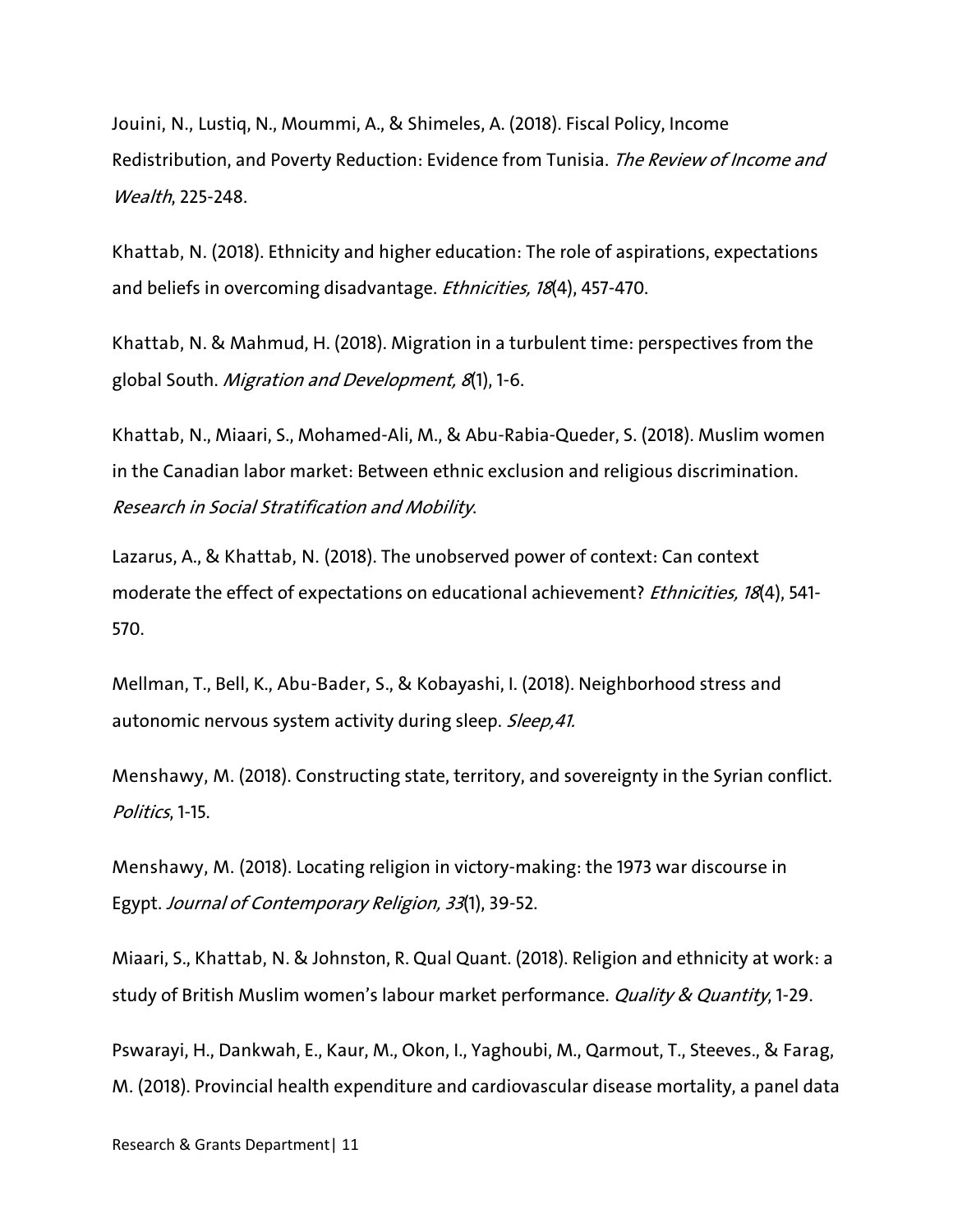study of Canadian provinces. The International Journal of Health Planning and Management, <sup>33</sup>(4), 1-11.

Richter-Devroe, S. & Salih, R. (2018). Palestine beyond National Frames: Emerging Politics, Cultures, and Claims. South Atlantic Quarterly, 117 (1), 1-20.

Schurer, J.M., Dang-Xuan, S., & Farag, M. (2018). Just Enough Cooks in the Kitchen: Key Ingredients for International Collaboration. Trends in Parasitology.

الأحمر، مولدي. .(2018)نجوم الفتوى وإعادة تشكل الحقل الديني في البلاد المغاربية في العصر الحديث .المجلة التونسية للعلوم الإجتماعية، 53(144)، 189-173 .

الأحمر، مولدي. (2018). النشاط النقابي وتحديات المرحلة الانتقالية في سياق "الربيع العربي: "مثال الاتحاد العام التونسي للشغل. *سياسات عربية*، (30)، 47-40.

التميمي، نواف .(2018) .نموذج التواصل السياسي لـ " كامبريدج أناليتكا": فبركة الأخبار وهندسة الجمهور .مركز الجز��رة للدراسات1-17. .

العناني، خليل. (2018). مواطنون أم ذميون؟ موقف جماعة الإخوان المسلمين من الحقوق السياسية للأقباط في مصر. *سياسات عربية*، (35)، 26-14.

بركات، سلطان، والكحلوت، غسان. (2018). دروس مستفادة من تجارب الإنعاش ما بعد النزاعات المسلحة: نحو عمل عربي موحد. *سياسات عربية*، (30)، 24-39.

بلبول، محمد. (2018). بعض توجّهات البحث التطبيقي في اللسانيات التوليدية. *أنساق*، 1، 175-.186

بنحادة، عبد الرحيم. (2018). في إنتاج المعرفة التاريخية بالمغرب. *أسطور للدراسات التاريخية*، 7، .95-74

عاشور، عمر. (2018). كيف تُقاتِل "ولاية سيناء"؟ تحليل سياسي عسكري للأزمة السيناوية. *سياسات عربية*، (33)، 21-7.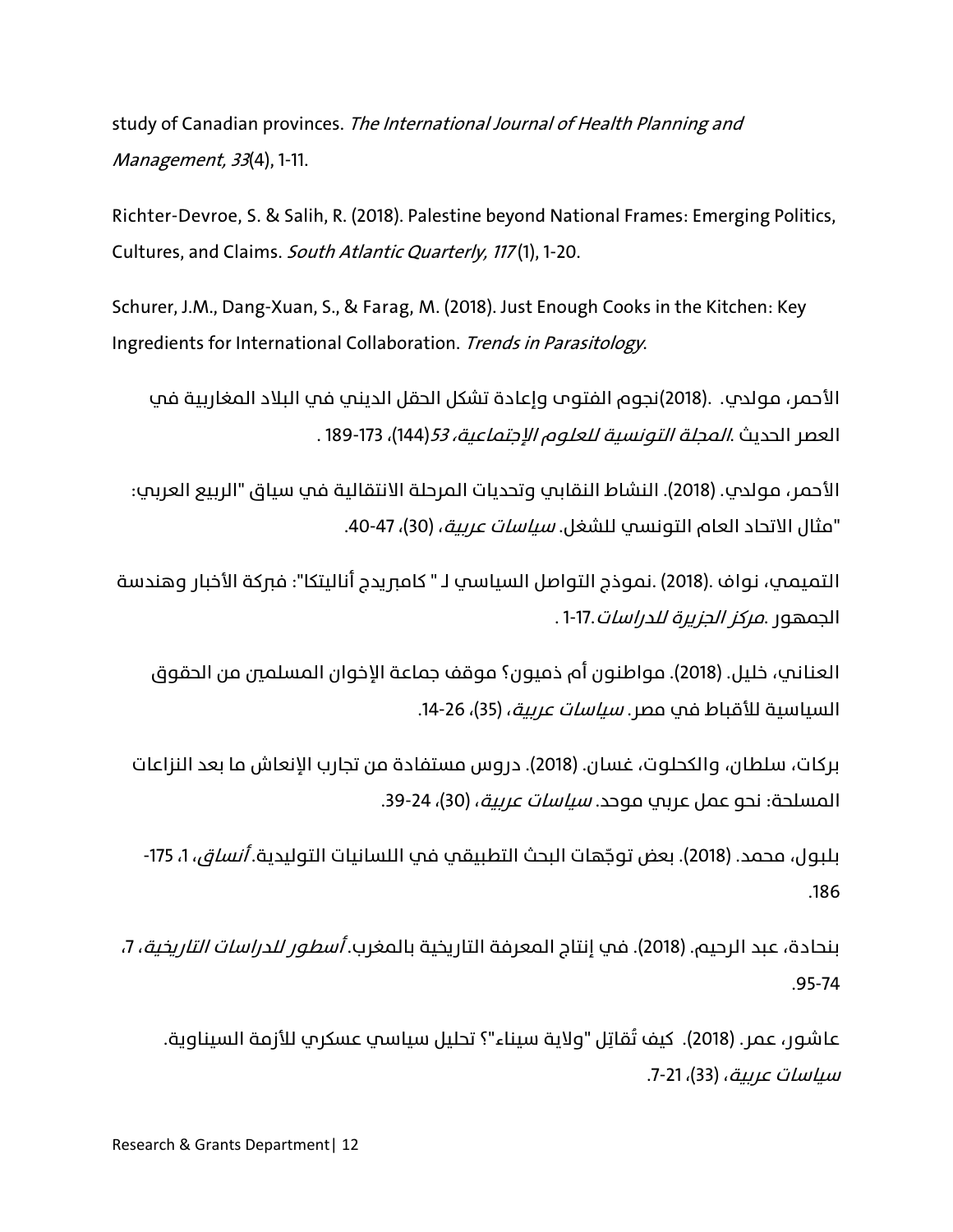الكحلوت، غسان .(2018) .أثر الأزمة الخليجية على العمل الإنساني القطري .مجلة انسانيات2،(2)، .190-177

ناشف، اسماعيل. (2018). التعبير عن النكبة: مقاربة نظرية. *مجلة الدراسات الفلسطينية،* 116، 186-.210

هنية، عبد الحميد. (2018). مظاهر التجديد في مجال علم التاريخ في البلاد التونسية بين القرنين السابع عشر والتاسع عشر ميلاديًا. *أسطور للدراسات التاريخية*، 7، 44-72.